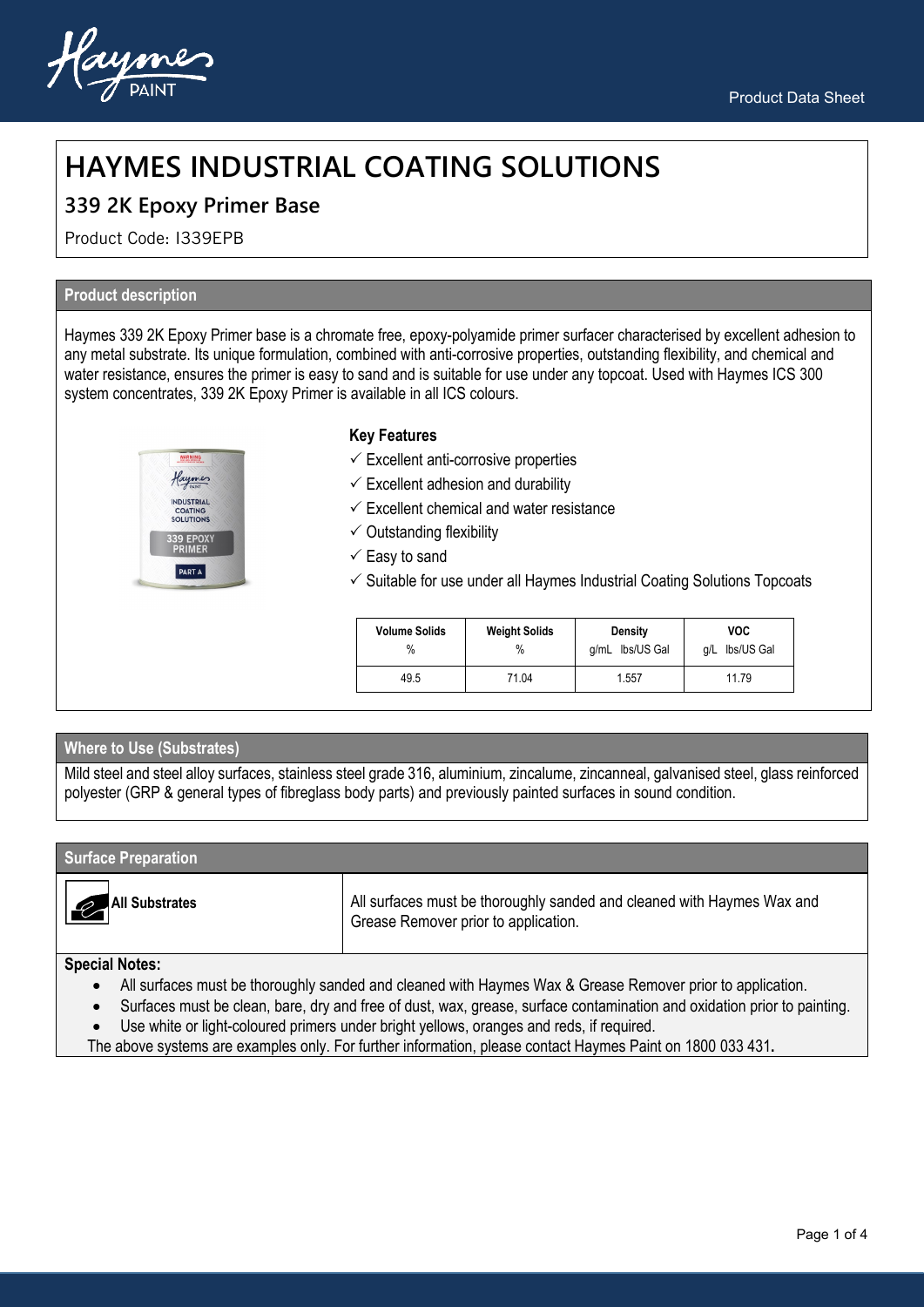| <b>Product Preparation</b>             |                                                                                                                                                                                                                                                                                                                                                                         |                  |                                                    |                           |
|----------------------------------------|-------------------------------------------------------------------------------------------------------------------------------------------------------------------------------------------------------------------------------------------------------------------------------------------------------------------------------------------------------------------------|------------------|----------------------------------------------------|---------------------------|
|                                        | Weigh the concentrates into the required base in accordance with the relevant colour<br>$\bullet$<br>formula.<br>A maximum of only 10% reduced concentrates is allowed and a maximum of 35% for<br>$\bullet$<br>all concentrates, in total.<br>Stir or shake for a minimum of 10 minutes.<br>٠<br>Never leave the mixture stand for more than 30 minutes before mixing. |                  |                                                    |                           |
| <b>Mixing Ratio</b><br>4:1 (by volume) | Haymes ICS 339 2K Epoxy Primer.                                                                                                                                                                                                                                                                                                                                         |                  | Haymes ICS 339 Epoxy Primer Hardener.              |                           |
|                                        | 4 parts                                                                                                                                                                                                                                                                                                                                                                 |                  | 1 part                                             |                           |
| Reducer                                | 10-20% (v/v) of Haymes ICS Universal 2K Thinner, if required.                                                                                                                                                                                                                                                                                                           |                  |                                                    |                           |
| <b>Pot Life</b><br>@ 25°C              | 6 hours.                                                                                                                                                                                                                                                                                                                                                                |                  |                                                    |                           |
| ్తు<br>s                               | BSB 4 Cup                                                                                                                                                                                                                                                                                                                                                               | 17 to 19 s       |                                                    |                           |
| <b>Spray viscosity</b><br>@ 25°C       | Ford 4 Cup                                                                                                                                                                                                                                                                                                                                                              | 15 to 17 s       |                                                    |                           |
| <b>Spray Equipment</b>                 | <b>Gun type</b>                                                                                                                                                                                                                                                                                                                                                         | <b>Fluid tip</b> | <b>Spray pressure</b>                              | Spray distance            |
|                                        | <b>Gravity Feed</b>                                                                                                                                                                                                                                                                                                                                                     | $1.6 - 1.8$ mm   | $2.0 - 2.4$ bar<br>30 - 35psi                      | 15 - 20cm<br>$6 - 8$ inch |
|                                        | <b>Suction Feed</b>                                                                                                                                                                                                                                                                                                                                                     | 1.5-2.0 mm       | $2.0 - 2.4$ bar<br>30 - 35psi                      | 15 - 20cm<br>6 - 8inch    |
| <b>HVLP</b>                            | <b>HVLP</b>                                                                                                                                                                                                                                                                                                                                                             | $1.5 - 1.8$ mm   | $0.4 - 0.7$ bar<br>6 - 10psi                       | 15 - 20cm<br>$6 - 8$ inch |
|                                        | Airless, Air<br>Assisted,<br>Electrostatic                                                                                                                                                                                                                                                                                                                              |                  | Consult the spray gun manufacturer's instructions. |                           |

| <b>Product Preparation (continued)</b>      |                                                                              |  |  |
|---------------------------------------------|------------------------------------------------------------------------------|--|--|
| $\quad \equiv$<br><b>Number</b><br>Of coats | 2-3 = Apply one coat followed by two even full coats. Avoid heavy wet coats. |  |  |
| 晕<br><b>DFT</b><br>Recommended              | 40-50 µm.                                                                    |  |  |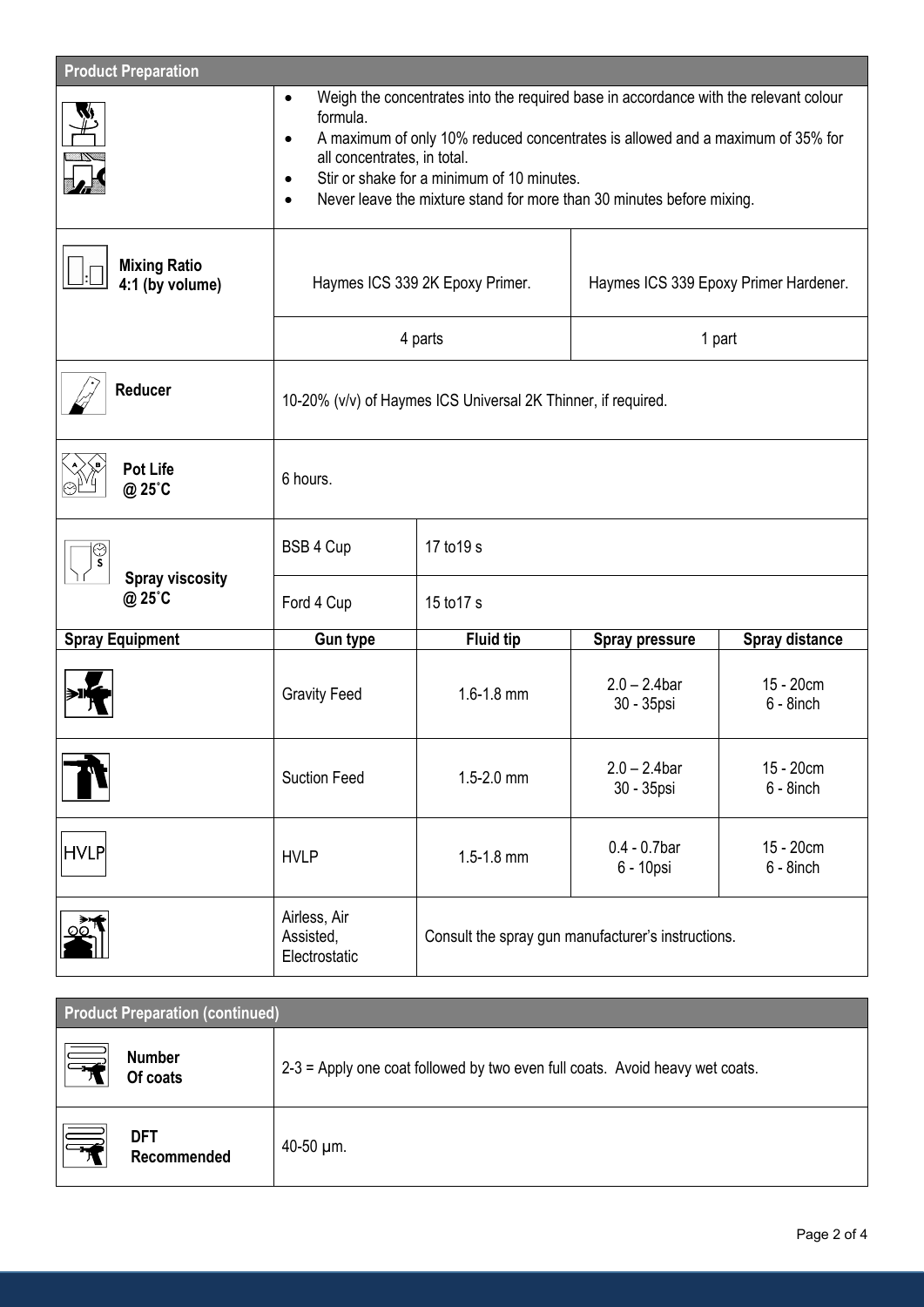| <b>Product Preparation (continued)</b>                                                                                           |                                |                                        |                          |
|----------------------------------------------------------------------------------------------------------------------------------|--------------------------------|----------------------------------------|--------------------------|
| 陽墨                                                                                                                               | <b>Flash off time</b><br>@ 25C | 5 mins between coats.                  |                          |
|                                                                                                                                  | <b>Drying</b>                  | Air Dry $@$ 25 $°C$<br>Low Bake @ 50°C | 3-4 hours.<br>30-40 min. |
| This data relates only to the material designated herein and does not apply to use in combination with any other material or any |                                |                                        |                          |

process. The data is not to be considered as a warranty or quality specification and we assume no liability in connection with its use.

| <b>Before Use</b>                                  |                                                                                                                |  |  |
|----------------------------------------------------|----------------------------------------------------------------------------------------------------------------|--|--|
|                                                    | Stir all products thoroughly each time before use.<br>Stir the mixture well after the weigh out of components. |  |  |
| $\mathbf{\hat{z}}$                                 | Wet sand with P600-P800 before applying finish coat or dry sand with P400-P500 using an<br>orbital sander.     |  |  |
|                                                    | Before application a colour comparison is <b>STRONGLY</b> recommended.                                         |  |  |
| $\int$ $\frac{1}{2}$ $\frac{e}{r}$ / $\frac{e}{r}$ | Surface temperature must always be a minimum of 3°C above dew point.                                           |  |  |

| Dry Film Properties (after 7 days drying, when compared to similar technology products) |            |  |
|-----------------------------------------------------------------------------------------|------------|--|
| <b>Adhesion</b>                                                                         | Excellent. |  |
|                                                                                         |            |  |
| <b>Corrosion protection</b>                                                             | Excellent. |  |
| <b>Durability</b>                                                                       | Excellent. |  |

| <b>Equipment Cleaning</b>            |  |
|--------------------------------------|--|
| Use Haymes ICS Universal 2K Thinner. |  |

### **Storage**

Store in a well-ventilated place. Keep cool. Store locked up.

## **Coverage**

Approximately 8 m²/L @ recommended DFT.